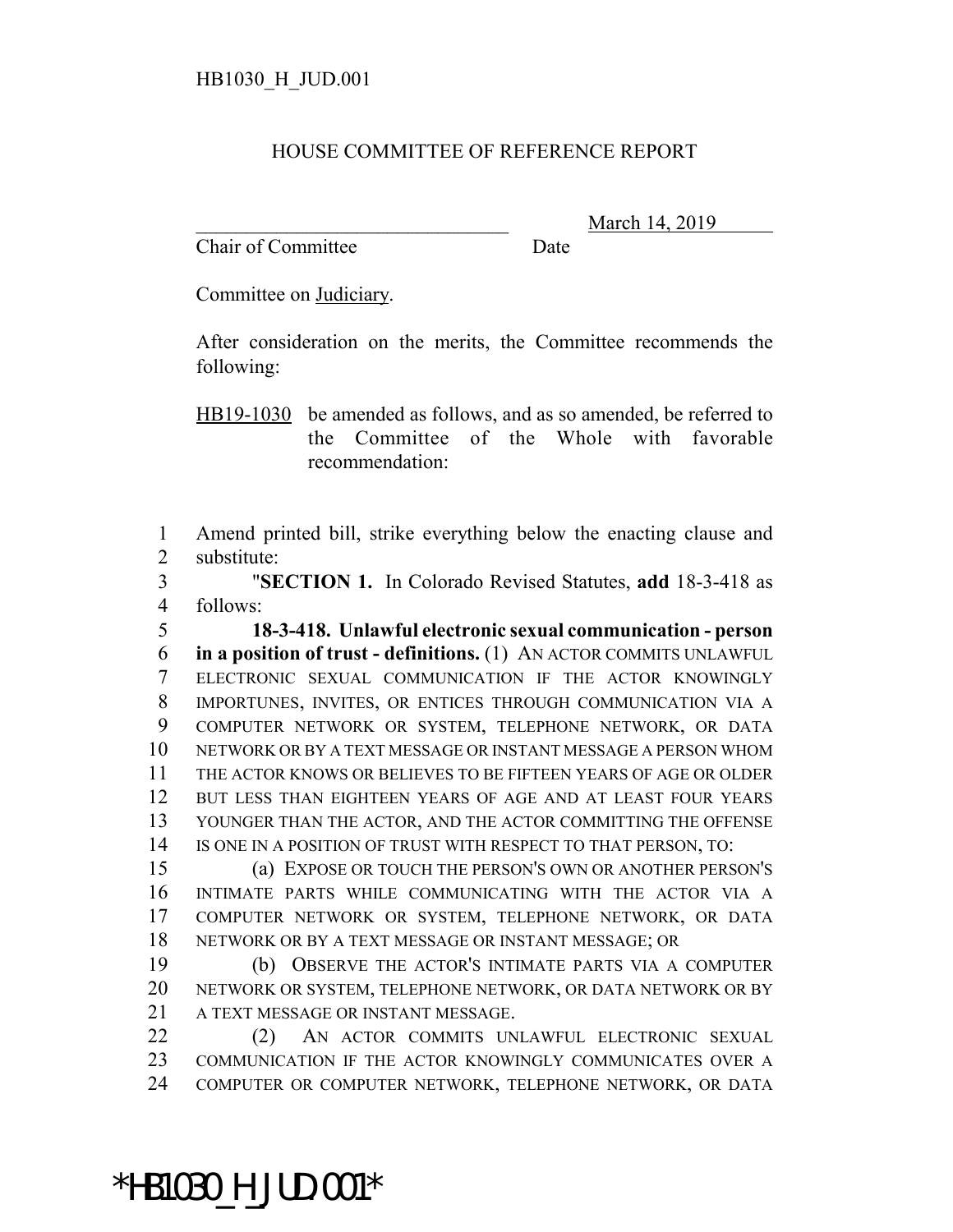NETWORK OR BY A TEXT MESSAGE OR INSTANT MESSAGE TO A PERSON THE ACTOR KNOWS OR BELIEVES TO BE FIFTEEN YEARS OF AGE OR OLDER BUT LESS THAN EIGHTEEN YEARS OF AGE AND AT LEAST FOUR YEARS YOUNGER THAN THE ACTOR AND, IN THAT COMMUNICATION OR IN ANY SUBSEQUENT COMMUNICATION BY COMPUTER OR COMPUTER NETWORK, TELEPHONE NETWORK, OR DATA NETWORK OR BY TEXT MESSAGE OR INSTANT MESSAGE, DESCRIBES EXPLICIT SEXUAL CONDUCT AS DEFINED IN SECTION 8 18-6- 403 (2)(e) AND, IN CONNECTION WITH THAT DESCRIPTION, MAKES A STATEMENT PERSUADING OR INVITING THE PERSON TO MEET THE ACTOR FOR ANY PURPOSE, AND THE ACTOR COMMITTING THE OFFENSE IS ONE IN A POSITION OF TRUST WITH RESPECT TO THAT PERSON. (3) AS USED IN THIS SECTION, UNLESS THE CONTEXT OTHERWISE REQUIRES: (a) "EXPLICIT SEXUAL CONDUCT" HAS THE SAME MEANING AS SECTION 18-6-403 (2)(e).

 (b) "IN CONNECTION WITH" MEANS COMMUNICATIONS THAT FURTHER, ADVANCE, PROMOTE, OR HAVE A CONTINUITY OF PURPOSE AND MAY OCCUR BEFORE, DURING, OR AFTER THE INVITATION TO MEET.

 (c) "POSITION OF TRUST" HAS THE SAME MEANING AS SECTION 18-3-401 (3.5).

 (4) (a) UNLAWFUL ELECTRONIC SEXUAL COMMUNICATION IN 22 VIOLATION OF SUBSECTION (1) OF THIS SECTION IS A CLASS 6 FELONY.

 (b) UNLAWFUL ELECTRONIC SEXUAL COMMUNICATION IN VIOLATION OF SUBSECTION (2) OF THIS SECTION IS A CLASS 6 FELONY; EXCEPT THAT UNLAWFUL ELECTRONIC SEXUAL COMMUNICATION IS A CLASS 5 FELONY IF COMMITTED WITH THE INTENT TO MEET FOR THE 27 PURPOSE OF ENGAGING IN SEXUAL EXPLOITATION AS DEFINED IN SECTION 18-6-403 OR SEXUAL CONTACT AS DEFINED IN SECTION 18-3-401.

 **SECTION 2.** In Colorado Revised Statutes, 16-11.7-102, **amend** the introductory portion, (3)(x), and (3)(y); and **add** (3)(z) as follows:

 **16-11.7-102. Definitions.** As used in this article ARTICLE 11.7, unless the context otherwise requires:

 (3) "Sex offense" means any felony or misdemeanor offense described in this subsection (3) as follows:

 (x) Public indecency, committed in violation of section 18-7-301 36 (2)(b),  $C.R.S.,$  if a second offense is committed within five years of the previous offense or a third or subsequent offense is committed; or

 (y) Invasion of privacy for sexual gratification, as described in 39 section 18-3-405.6; C.R.S.; OR

 (z) UNLAWFUL ELECTRONIC SEXUAL COMMUNICATION, IN VIOLATION OF SECTION 18-3-418.

 $*$ HB1030 H JUD.001 $*$  -2-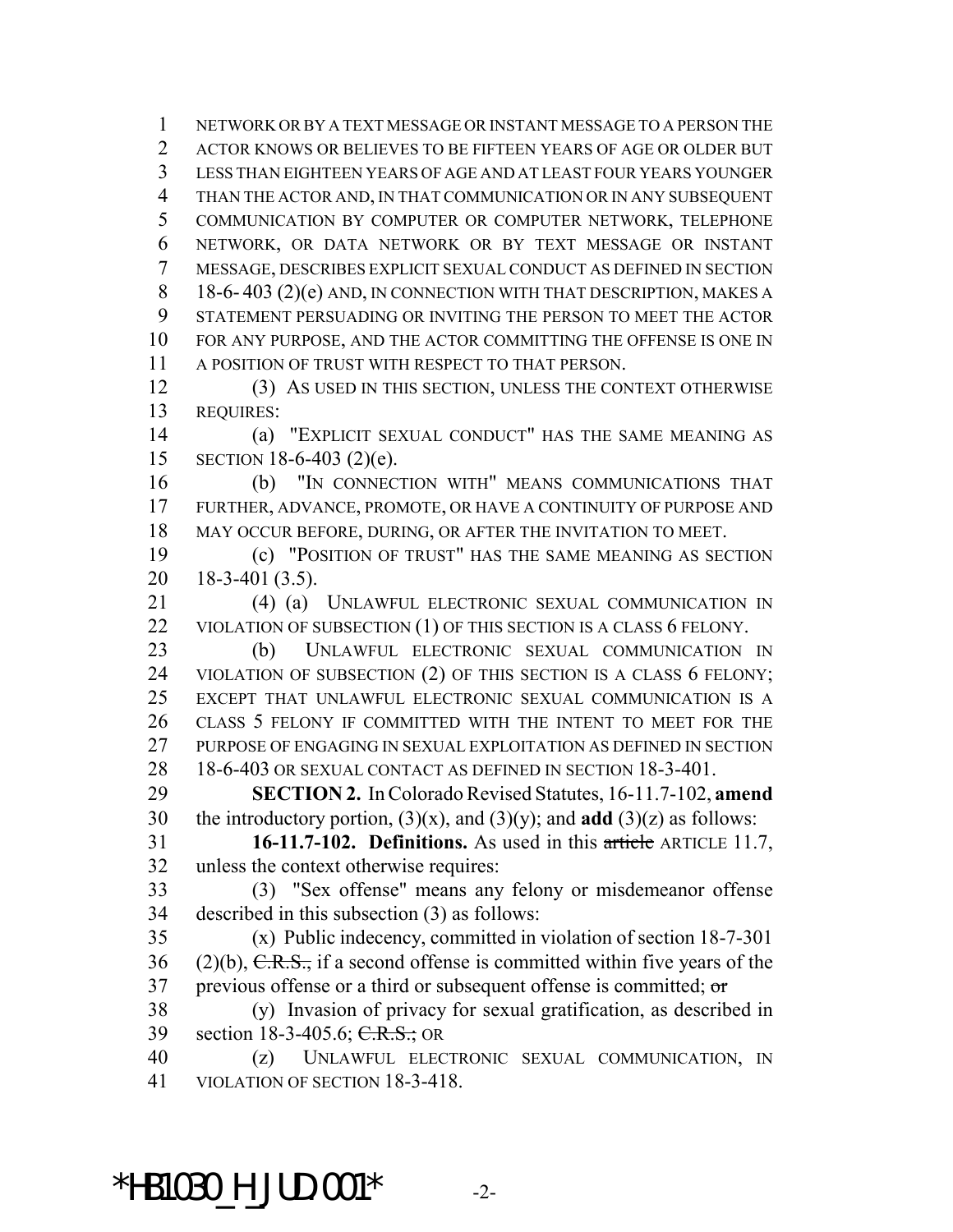**SECTION 3.** In Colorado Revised Statutes, 16-22-102, **amend** (9)(aa) and (9)(bb); and **add** (9)(cc) as follows:

 **16-22-102. Definitions.** As used in this article 22, unless the context otherwise requires:

 (9) "Unlawful sexual behavior" means any of the following offenses or criminal attempt, conspiracy, or solicitation to commit any of the following offenses:

 (aa) Invasion of privacy for sexual gratification, in violation of 9 section 18-3-405.6; C.R.S.; or

 (bb) Second degree kidnapping, if committed in violation of 11 section 18-3-302 (3)(a);  $C.R.S.;$  OR

 (cc) UNLAWFUL ELECTRONIC SEXUAL COMMUNICATION, IN VIOLATION OF SECTION 18-3-418.

 **SECTION 4.** In Colorado Revised Statutes, 18-3-411, **amend** (1) as follows:

 **18-3-411. Sex offenses against children - "unlawful sexual offense" defined - limitation for commencing proceedings - evidence - statutory privilege.** (1) As used in this section, "unlawful sexual offense" means enticement of a child, as described in section 18-3-305; sexual assault, as described in section 18-3-402, when the victim at the time of the commission of the act is a child less than fifteen years of age; sexual assault in the first degree, as described in section 18-3-402, as it existed prior to July 1, 2000, when the victim at the time of the commission of the act is a child less than fifteen years of age; sexual assault in the second degree, as described in section 18-3-403 (1)(a), 26 (1)(b), (1)(c), (1)(d), (1)(g), or (1)(h), as it existed prior to July 1, 2000, when the victim at the time of the commission of the act is a child less 28 than fifteen years of age, or as described in section  $18-3-403$  (1)(e), as it existed prior to July 1, 2000, when the victim is less than fifteen years of age and the actor is at least four years older than the victim; unlawful 31 sexual contact, as described in section  $18-3-404$  (1)(a), (1)(b), (1)(c), 32 (1)(d), (1)(f), or (1)(g), when the victim at the time of the commission of the act is a child less than fifteen years of age; sexual assault in the third degree, as described in section 18-3-404 (1)(a), (1)(b), (1)(c), (1)(d), 35 (1)(f), or (1)(g), as it existed prior to July 1, 2000, when the victim at the time of the commission of the act is a child less than fifteen years of age; sexual assault on a child, as described in section 18-3-405; sexual assault on a child by one in a position of trust, as described in section 18-3-405.3; aggravated incest, as described in section 18-6-302; human trafficking of a minor for sexual servitude, as described in section 18-3-504 (2); sexual exploitation of a child, as described in section 18-6-403; procurement of

 $*$ HB1030 H JUD.001 $*$  -3-